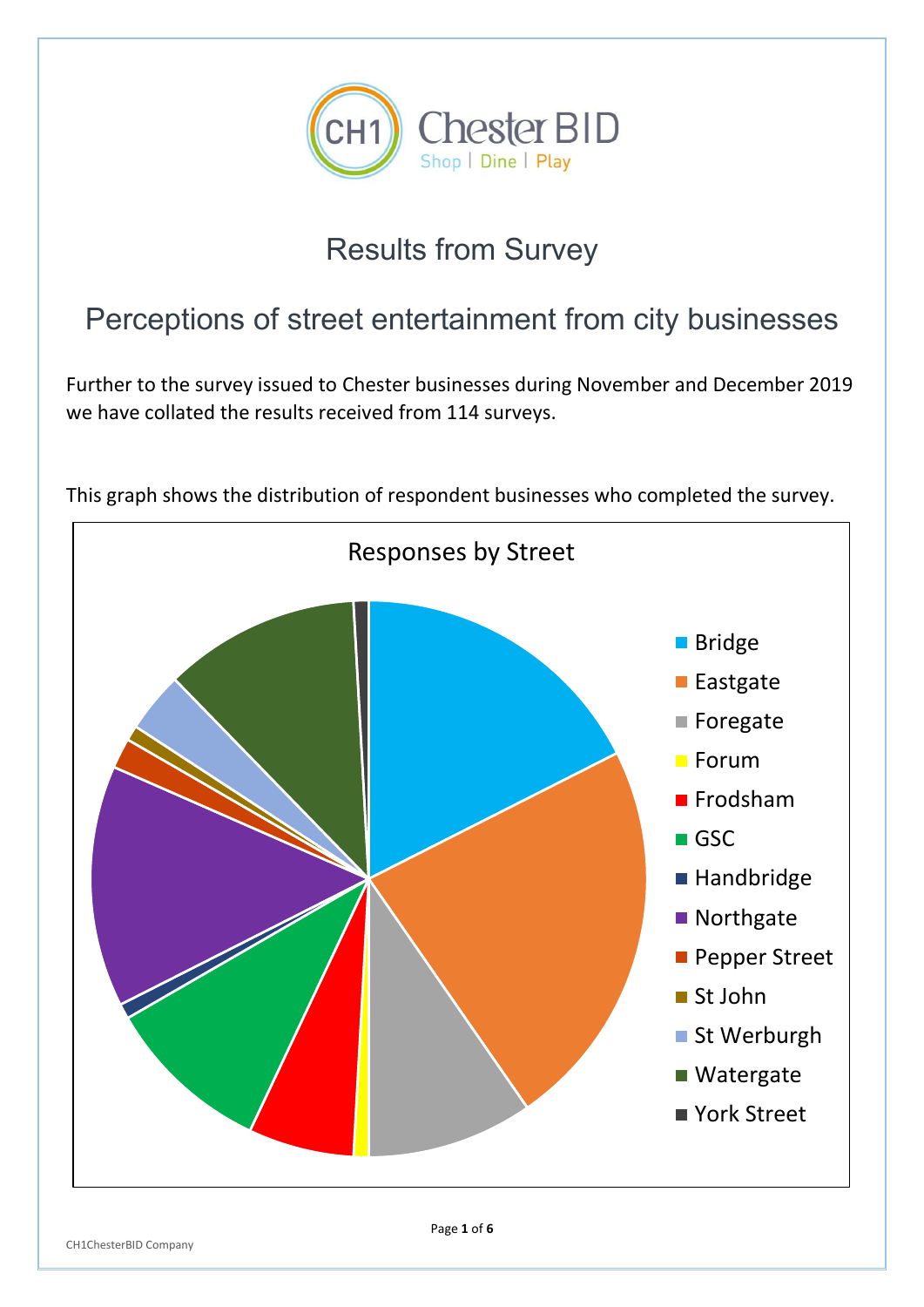

Responses to: Please indicate how long you have been working in Chester city centre?

Responses to: [statement] Busking and street entertainment performances add to the attractiveness, colour and vibrancy of the city centre.

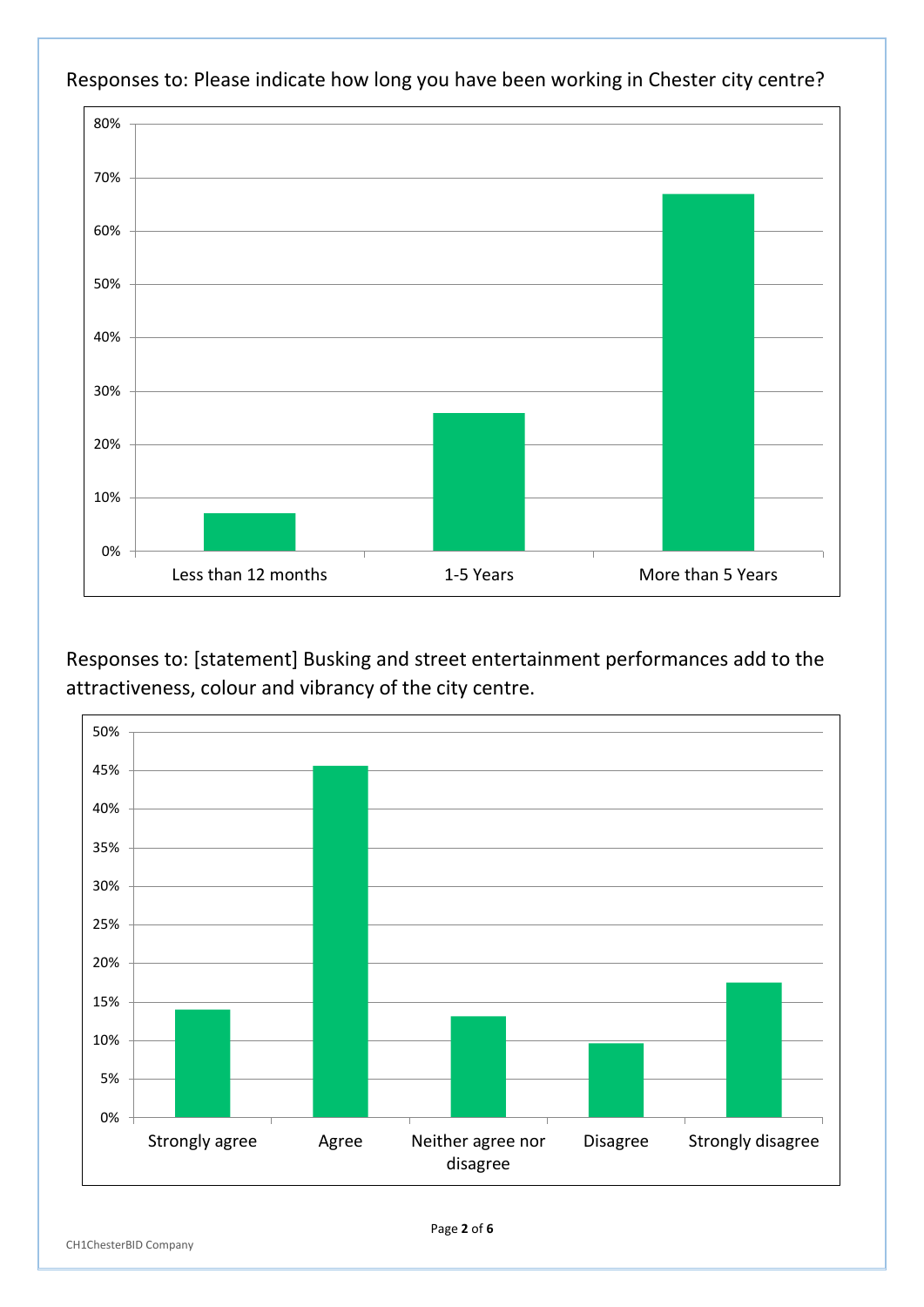Responses to: [statement] Busking and street entertainment performances are beneficial to my business.



Responses to the question: To what extent, if at all, do you think street entertainment is a problem in these areas?

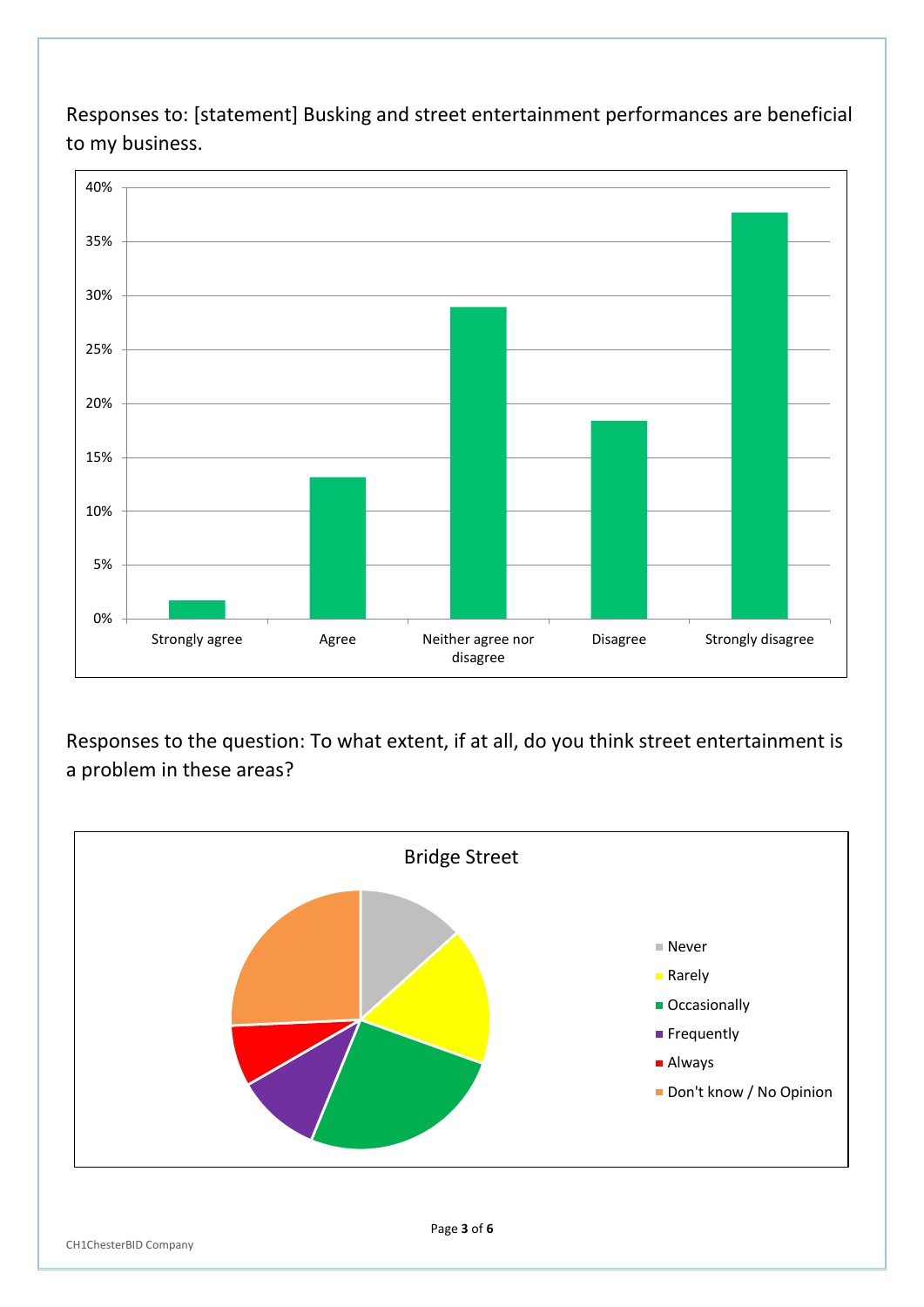



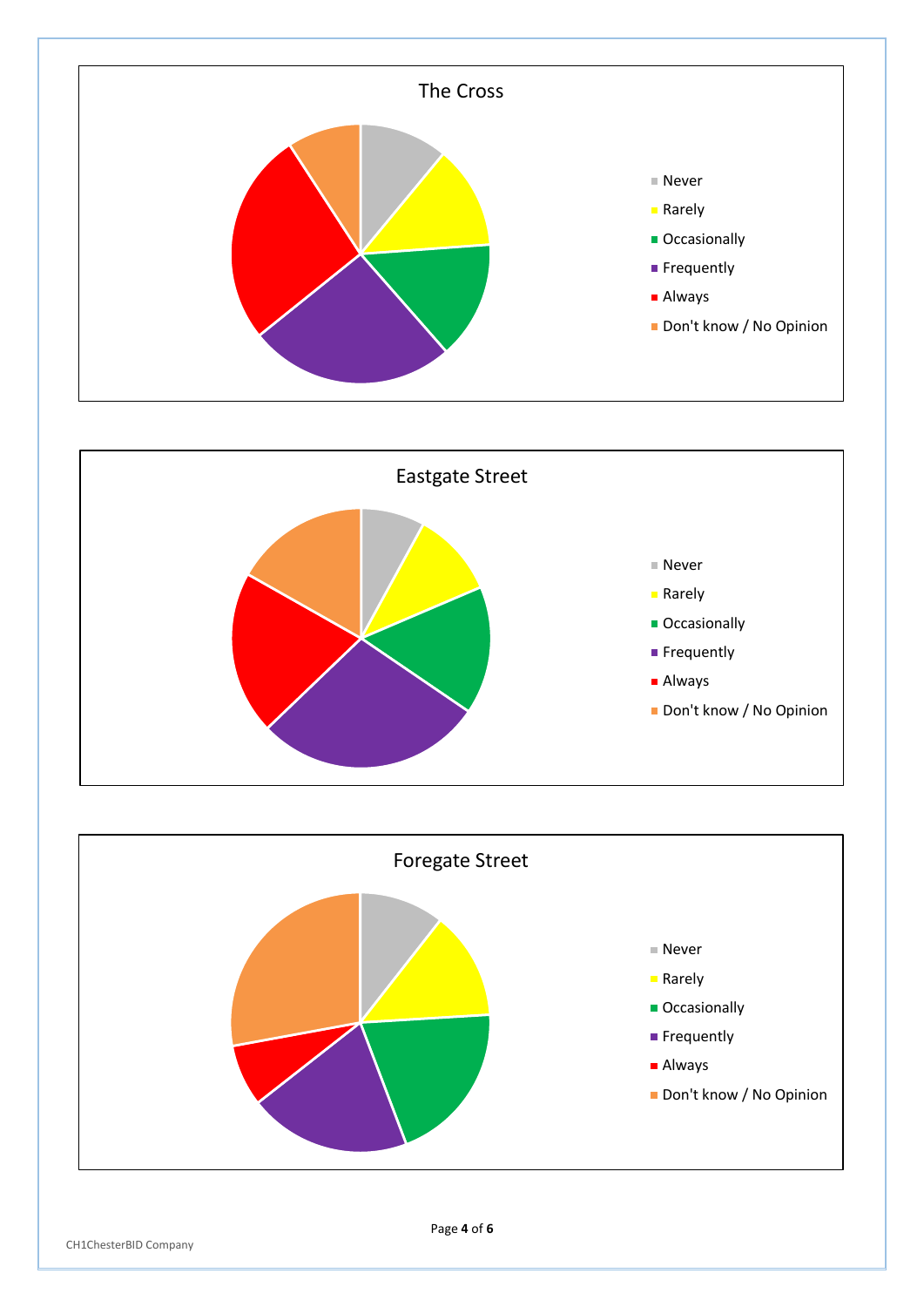